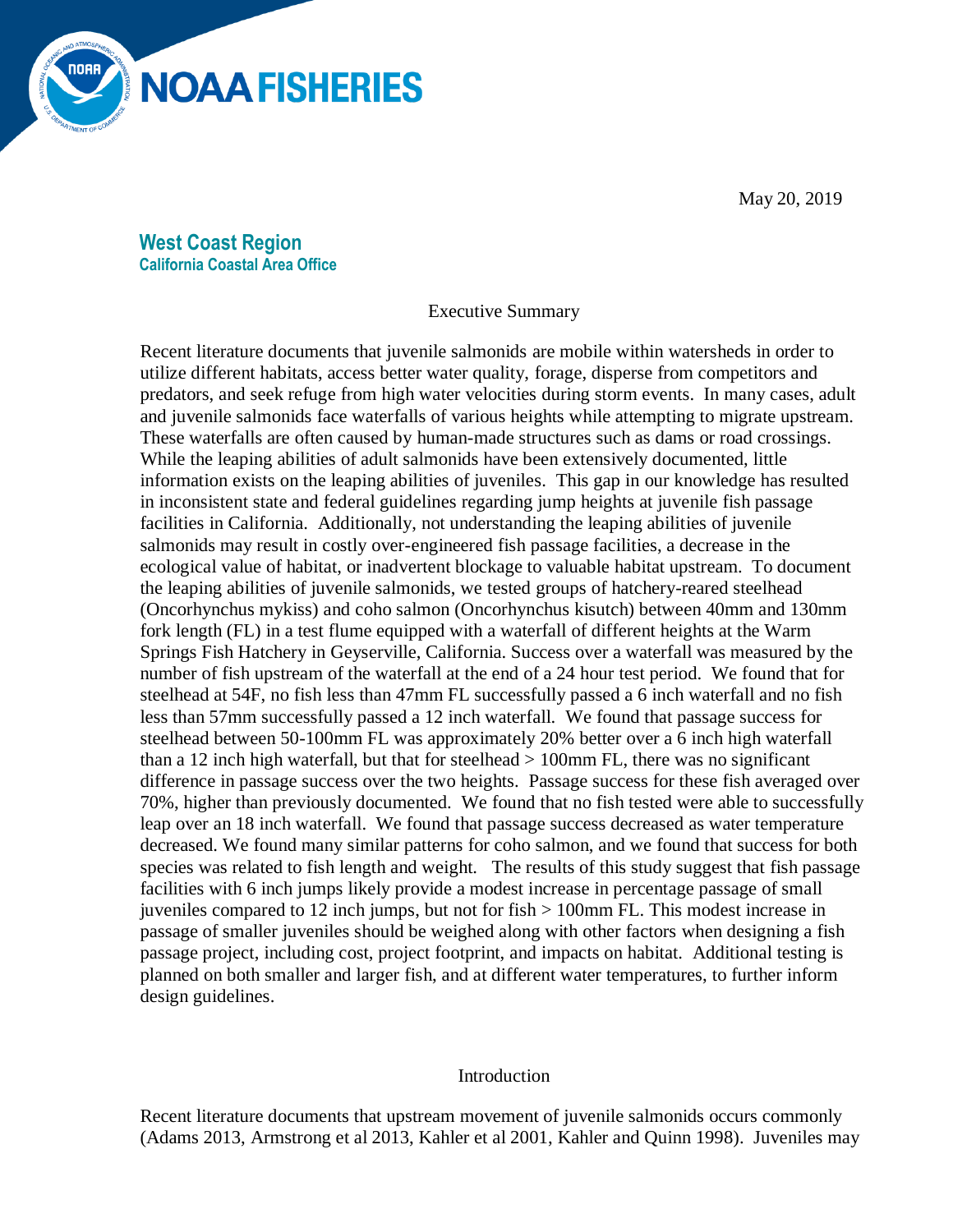move several miles in order to utilize different habitats, access better water quality, forage, disperse from competitors and predators, and seek refuge from high water velocities during storm events. In many cases, salmonids face waterfalls or other barriers of various heights while attempting to migrate upstream. These barriers are often caused by human-made structures (e.g., dams and road crossings) or effects (e.g., reduced stream flows).

In order to promote utilization of habitat above the barriers, hundreds of fish passage devices have been installed at barrier locations in California alone, and over 3,000 identified barriers remain. In the State of Washington, tens of thousands of culvert barriers remain which may impede fish passage (Pearson et al 2005). The situation is similar throughout the Pacific Northwest, and has relevance nationally and internationally owing to the widespread distribution of rainbow trout, salmon, and the prevalence of barriers to salmonid fish passage. Therefore, designing effective fish passage facilities, based on known juvenile salmon swimming and leaping behavior and abilities, has significant environmental implications for salmonids, as well as significant economic implications regarding the cost of effective fish passage projects.

It has become standard industry practice to design for juvenile upstream passage at fish passage facilities where juveniles are present. However, while the leaping abilities of adult salmonids have been extensively documented (Stuart 1962 in Symons 1978, Powers and Orsborn 1985, Bell 1986, Lauritzen 2000), little information exists on the leaping abilities of juveniles (Pearson et al 2005). Of the information that does exist, passage rates of juveniles over barriers approaching 1.0 foot were very low, and several factors affecting passage success were identified.

Stuart (1962, in Symons) concluded that juvenile salmon and brown trout can leap a height of 10 body lengths under optimum conditions, including a plunge pool depth equal to or greater than 1.25 times the fall height. He also observed that most fish leapt from the surface. Symons (1978) found that juveniles of coho (*Oncorhyncus kisutch*) and Atlantic salmon (*Salmo salar*) were capable of leaping falls at least 5 body lengths in height, and that both species leapt the lower (12 cm) falls more readily than the higher falls (27 and 57 cm). He also found that more fish leapt when water temperatures were between 14°C and 17°C than at lower temperatures. Experimental test design included fish between 7.1 and 12.5 cm fork length (FL), a minimum plunge pool depth of 110 cm at maximum fall height (nearly twice the falls height or more), and a test duration of 3-4 days. The proportion of fish that successfully leapt the falls varied between 1 and 6%.

Brandt et al. (2005) found that juvenile brook trout (76 mm total length) were most likely to leap at waterfalls less than 10 cm in height and with plunge pool depths greater than 10 cm.

Pearson et al. (2005) evaluated groups of 100 juvenile coho salmon per trial to determine if they could leap into a culvert test bed set at four different heights (12 cm, 20 cm, 26 cm, 32 cm). 3 hour tests were conducted in full darkness, as previous testing had found that fish were most likely to move upstream during the night. Tests were conducted in relatively cold water conditions ( $2^{\circ}C - 6^{\circ}C$ ). Plunge pool depth was found to influence leaping success. More fish passed a 12 cm jump and entered the test culvert when the plunge pool was 30 cm deep than when it was 42 cm deep. As in Symons (1978), passage rates decreased as jump height increased. Successful passage rates were from 16% to 40% for 12 cm (4.7 in), from 4% to 29% for 20 cm (7.9 in), from 0% to 6% for 26 cm (10 in), and 0% passage for the 32 cm (12.6 in) jump height. Because the fish had to leap up a waterfall, and then swim through a culvert in this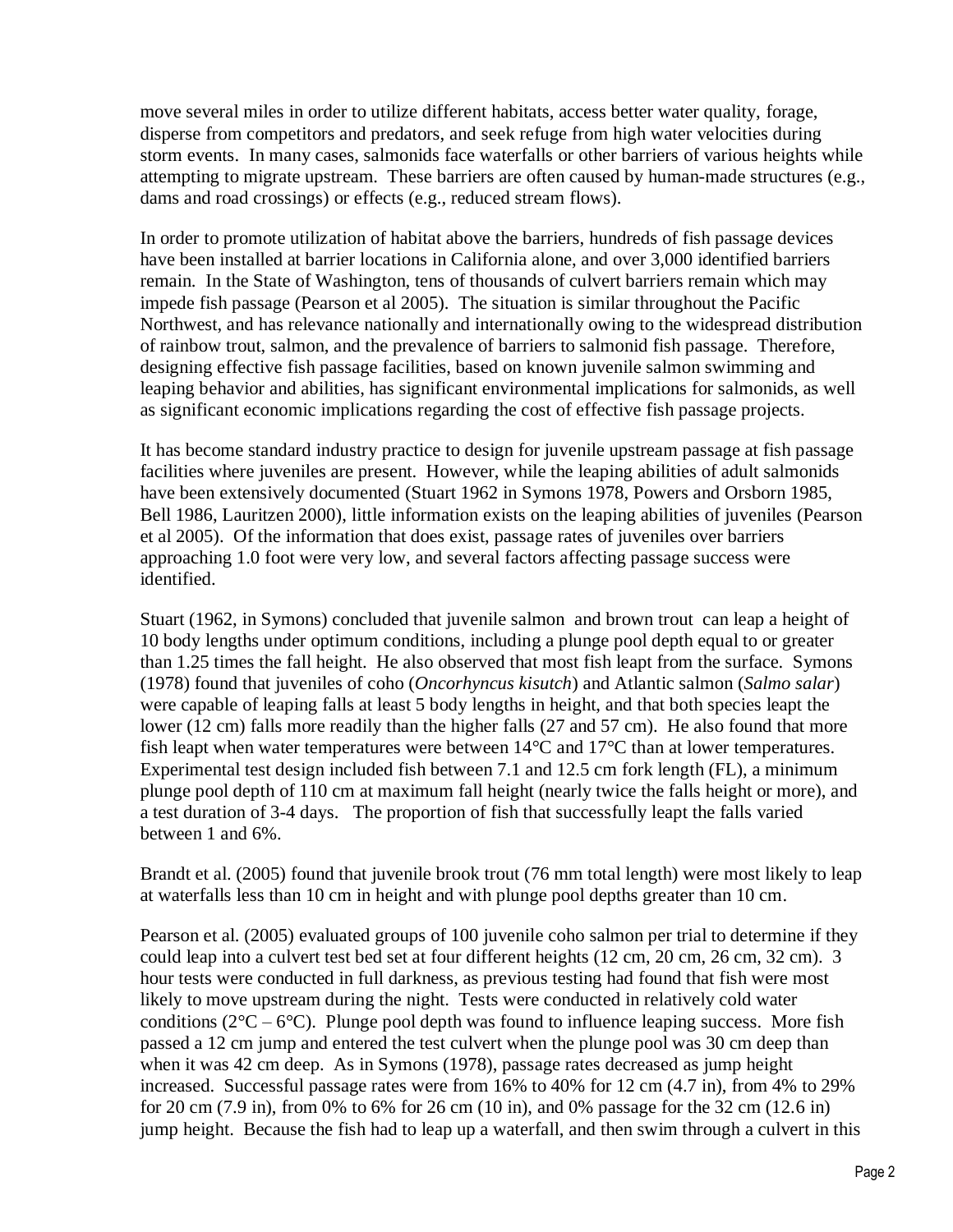experimental design, it is difficult to separate leaping and swimming performance from each other in these results.

These studies included very small numbers of test fish or did not include a test design that isolated leaping height as a test parameter. The resulting gap in our knowledge has resulted in inconsistent state and federal guidelines regarding appropriate design jump heights for juvenile salmonid fish passage facilities. The California Department of Fish and Wildlife's (CDFW) design guideline for the maximum allowable hydraulic drop at culvert outlets is 0.5 feet when juveniles are present (CDFW 2002). However, for culvert retrofits using boulder weirs, the CDFW design guideline for juveniles (and all salmonids) has been increased to 12 inches foot per weir. The National Marine Fisheries Service's (NMFS 2001) design guidelines for the maximum allowable hydraulic drop at culvert outlets is 6 inches when juveniles are present (NMFS 2001 and 2011), and NMFS has generally applied this guideline to boulder weirs as well. The Oregon Department of Fish and Wildlife (ODFW) also has a guideline of 6 inches for maximum jump height (ODFW 2004), but commonly issues waivers for a jump height of 8 inches depending on site conditions.

Design guidelines impact fish passage projects in many ways. While it is commonly assumed that lower jump heights will pass more juveniles, constructing lower jumps requires that more jumps be constructed to gain the same elevation. This may require increasing the overall length of the project, the area disturbed by the project, and the overall project cost. If the overall length of the project is not increased, installing twice as many small jumps will require shorter and shallower plunge pools and shorter riffles. This may change the project habitat from a spawning or holding reach to a fish passage corridor, which may not be desired. Healthy coho salmon populations reside in systems dominated by large wood structures and with deep pools, and Chinook salmon need deep pools and long riffles for spawning habitat. The magnitude of this change may often be large, as passage projects may include up to several dozen 12 inch jumps.

While the agencies that develop design guidelines recognize that the ability of juvenile fish to leap over a barrier depends on many factors (including physical, environmental and hydraulic conditions, and the condition and volition of the fish), they do not have an ample set of basic performance data upon which to base design criteria. We conducted these experiments to add to the body of leaping performance data for juvenile salmonids that can inform the design of successful fish passage structures.

The objective of the first experiment was to measure passage success of age-0 steelhead as a function of size (fork length [FL]) and waterfall height  $(h_1)$ . The range of jump heights was chosen (from 6 inches to 18 inches) to span and exceed the range of heights currently held as design guidelines by state and federal fisheries agencies in California, Oregon, and Washington. We predicted that there would be a minimum threshold fish length for successful passage at each of the jump heights tested. We predicted that overall passage success would be greater for steelhead than for coho salmon. We predicted that passage success would be greater for both species at a waterfall height of 6 inches than at waterfall heights of 12 or 18 inches. We also predicted that larger fish would be more successful jumpers than smaller fish.

The objective of the second experiment was to measure passage success of age-0 coho salmon in the same test conditions as the first experiment to compare passage performance of the two species.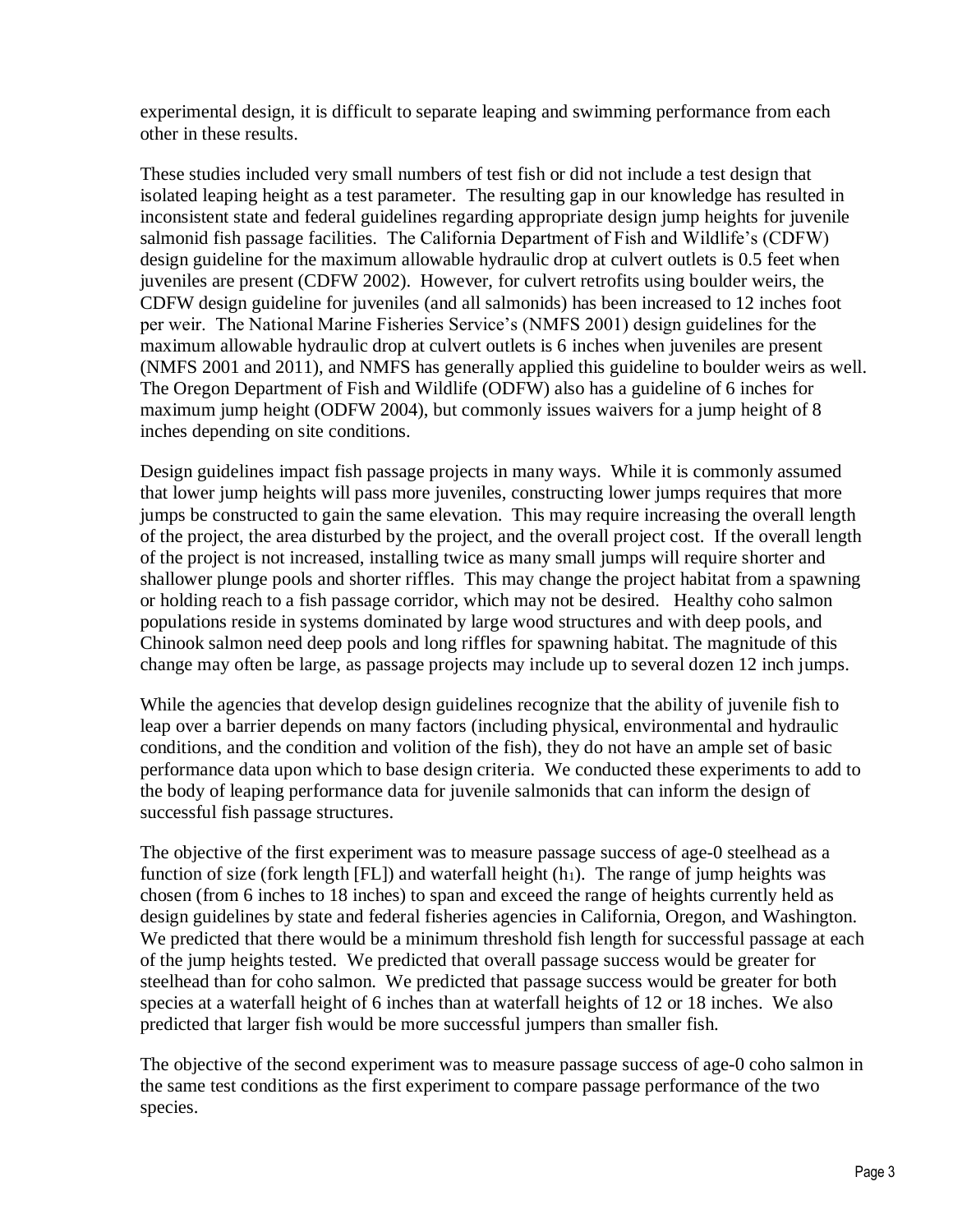The objective of the third experiment was to measure passage success of coho salmon at two 6 inch waterfalls in series compared to a single 12 inch waterfall, since two of the smaller waterfalls are required to achieve the vertical gain of one taller waterfall. This test was aimed at evaluating cumulative effects of multiple jumps on passage success. We predicted that more fish would successfully ascend one six inch jump than two six inch jumps in series and that also that more fish would ascend two 6 inch waterfalls in series during the test period than would successfully ascend a single 12 inch waterfall.

The objective of the fourth experiment was to evaluate the effect of water temperature on passage success over the 6 inch and 12 inch jump heights. Swimming performance of salmonids is species and stock specific and is related to water temperature (Lehman et al 2016, Cech et al). If water temperature is too cold, salmonids become less active. If water temperature is too warm, respiration and swimming ability decrease. We predicted that passage performance would decrease at temperatures below 54F. The goal of this experiment was to determine if the results of the first and second experiments could be applied to areas that typically have colder water temperatures when juvenile fish are expected to migrate.

#### Methods

Experiments were conducted at the U.S. Army Corps of Engineers' (USACE) Warm Springs Fish Hatchery in Geyserville, California. Eyed eggs of steelhead and coho salmon were produced at the hatchery from crosses of adults returning from Dry Creek (tributary to the Russian River) to the hatchery of both wild and hatchery origin. Eyed eggs were kept in upwelling trays at  $11.0^{\circ}\text{C} \pm 1.0^{\circ}\text{C}$  until hatched. Sac fry were then transferred to indoor rearing troughs maintained on a natural photoperiod. Swim-up fry were then fed a diet of Bio-Oregon starter and fry feeds until they were large enough for use in our experiment (45 mm FL or larger). Test fish were separated from the hatchery population, used in only one trial, and then returned to the hatchery population so they could not mistakenly be used more than once. The experiments were conducted in a hatchery building with ample diffuse, indirect, natural photoperiod light provided by translucent skylights, windows, and large wall openings. Experiments  $1 - 3$  were conducted in the spring, summer and fall months between 12 June 2014 and 24 September 2017. Experiment 4 was conducted between 13 November 2018 and 19 January 2018.

#### *Experiment 1- Effects of Waterfall Height and Fish Size on Jumping Success*

The experimental system included a fiberglass trough (164 in. long x 32 in. wide x 30 in. deep) supplied with single-pass, aerated (100% O2 saturation) water from nearby Lake Sonoma. To create an experimental waterfall, a 5 inch thick broad-crested weir with a 12 inch wide opening was placed in the middle of the length of the trough. Each of the waterfall heights tested had the same weir configuration. A 5-inch weir thickness was chosen in experiment 1 as a practical representation of the minimum thickness that long-lasting concrete weirs can be formed for fish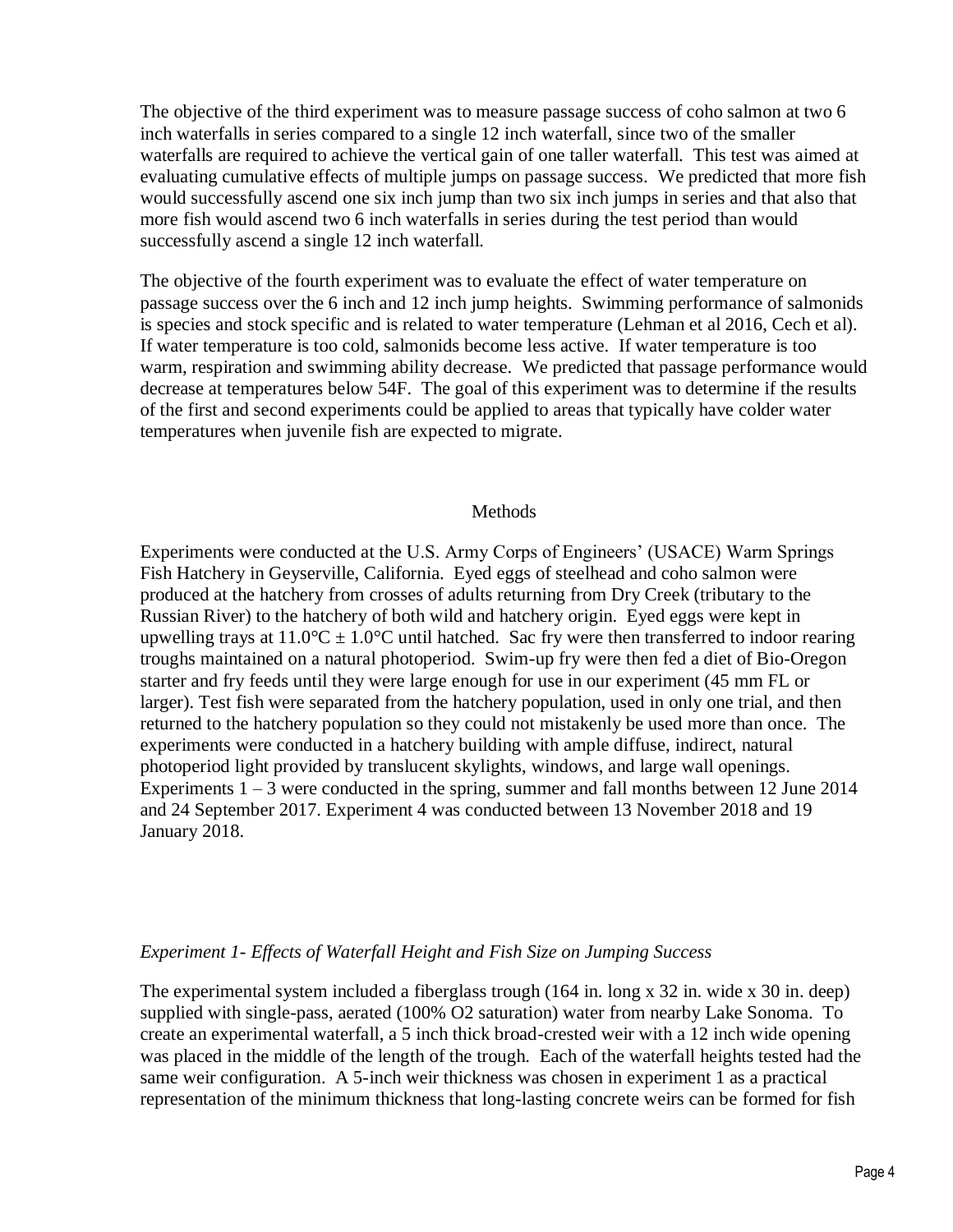passage facilities<sup>1</sup>. Water was pumped into the upstream end of the trough, flowed through a head screen to make the flow distribution more uniform, then over the weir and into the plunge pool. It then flowed through a tail screen and down the vertical standpipe. The vertical standpipe controlled plunge pool (jump pool) depth at 12 inches for all three jump heights tested<sup>2</sup>. The flow rate through all tests was  $0.185$  cfs (83 gpm) and resulted in a depth of 1.75 inches over the lip of the 12 inch wide weir opening. The water temperature remained at 12.7°C  $\pm$  0.5 °C for the duration of the 21 tests conducted for experiment 1 with a slight diurnal temperature variation  $(\pm 0.5^{\circ}C)$ .

Juvenile steelhead jumping ability was tested at 6 inch, 12 inch, and 18 inch waterfall heights. 6 inch and 12 inch jump heights were chosen as the minimum and maximum rock weir design jump heights in the Pacific Northwest when juveniles are present, and 18 inches was simply the next increment of 6 inches to test. Multiple replicate trials were conducted for each species at 6 inch and 12 inch waterfall heights with approximately 100 randomly selected fish/trial. Only one trial with 262 steelhead was conducted for the 18 inch jump height. Test fish were taken off feed 24 hours preceding a test, then placed in the plunge pool and given 24 hours to ascend the waterfall. No incentive was provided to induce the fish to jump the waterfall. At the end of each trial, fish were removed from above and below the weir, anesthetized with tricaine methanesulfonate (MS-222), weighed (g) and measured (FL, mm), and returned to the hatchery population and not tested again. Success was measured by the number of fish upstream of the waterfall at the end of the 24 hour test period. No barrier was provided to prevent fish from swimming back downstream over the waterfall.

## *Experiment 2- Jumping Success of Different Species*

The experimental conditions were all the same for experiment #2. However, juvenile coho salmon were tested at 6 inch and 12 inch waterfall heights rather than steelhead to compare jumping success between the two species.

## *Experiment 3- Effect of Multiple Weirs on Jumping Success*

l

The third experiment was conducted under the same conditions as experiments 1 and 2 but with two 6 inch jumps with 5-inch thick weirs in series instead on one. Only coho salmon were used in experiment 2. Three replicate trials were conducted with 100 randomly selected juvenile salmon/trial. Success was measured by the number of fish upstream of both waterfalls at the end of the 24 hour test period. Fish passage success in experiment 3 would be compared to results of experiment 1 for coho salmon and a 12-inch waterfall. Test conditions, including flow rate, water velocity, and depth over the weir were all the same as in experiment 1. The only differences in test condition were that two weirs were installed in series, with a jump pool depth between the two weirs of 6 inches deeper (18 inches total) than the 12 inch pool depth downstream of the first weir.

<sup>&</sup>lt;sup>1</sup> Three trials were also conducted with 12 inch thick weirs to simulate passage conditions over a thick weir crest boulder. Similar results were obtained.

 $2$  NMFS minimum pool depth criterion for juvenile salmonids is 6 inches and 12 inches for adults.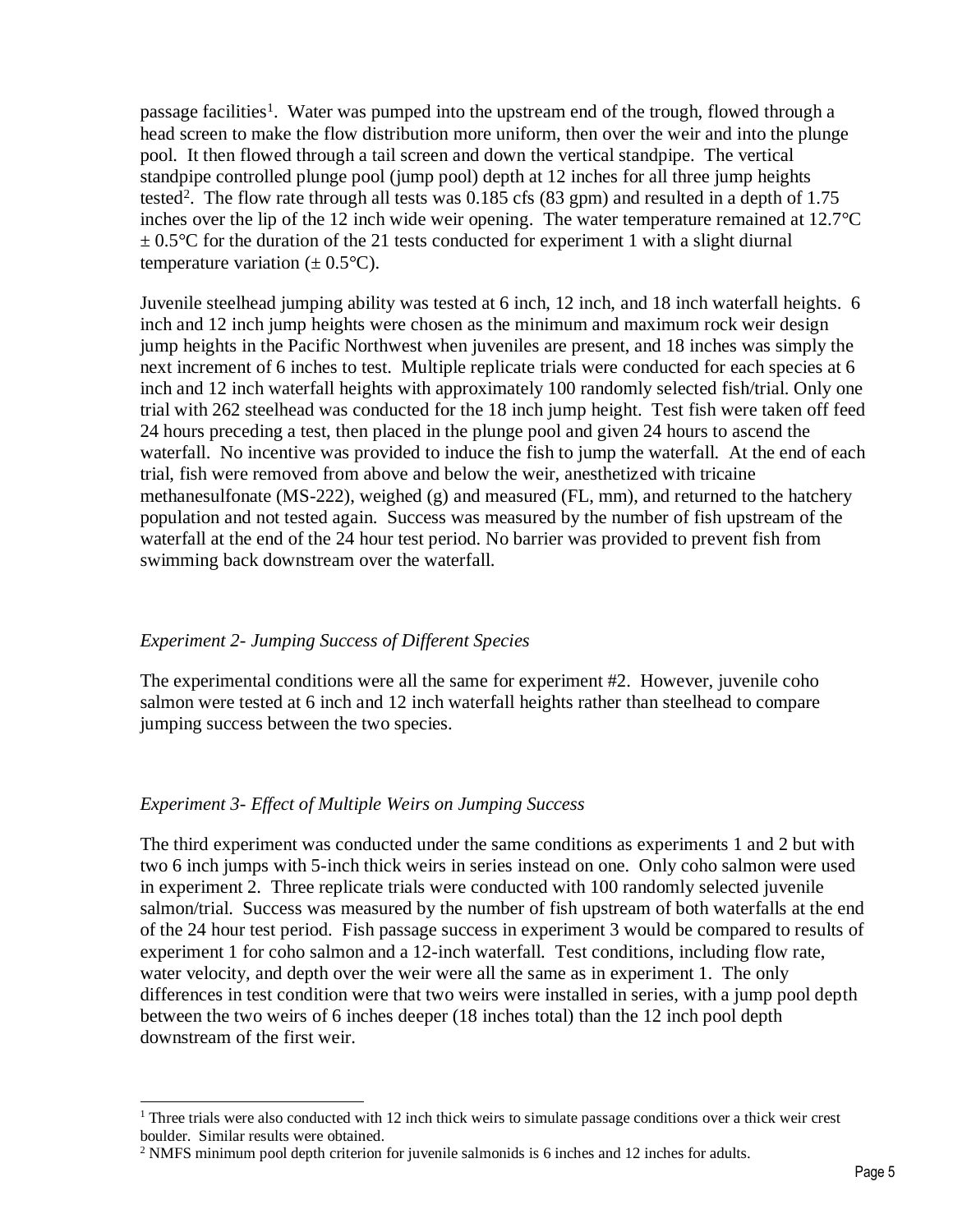### *Experiment 4- Effect of Temperature on Jumping Success*

Warm Springs Hatchery juvenile steelhead were again used for experiment 3. However, in order to test the effect of water temperature on passage success, all the test fish were housed in a new, partially recirculating acclimation and holding system constructed for these tests. Test fish were added to the holding system at 54F water temperature, and the water temperature decreased by 2 degree F increments for each test over 4 days until 48F was reached. During the test season, fish were fed the same Oregon Bio Diet at a maintenance feed rate. The holding system included a 5 foot diameter tank supplied with recirculating, ultra-violet irradiated (30,000mws/cm2), chilled freshwater at the same flow rate as the other experiments. The source water was the same as experiments 1 and 2, with 10% make-up water added continually to make up for evaporative loss and to dilute any metabolites. Also, a bead particulate filter and a fluidized, aerated biological filter kept ammonia and nitrate levels to negligible levels. A new fiberglass trough was constructed for test 3 that was supplied with recirculating water chilled to the same temperature as the acclimation and holding system (to within  $\pm$  0.5°C). Fish were again taken off feed 24 hours prior to testing, placed in the test trough downstream of the weir and given 24 hours to ascend the jump. Hydraulic conditions (flow rate, depth over weir, weir configuration) were identical to tests 1 and 2.

#### Results

#### Experiment 1: Effects of Waterfall Height and Fish Size on Jumping Success

The top two plots of Figure 1 provide fish length (mm) on the horizontal axis and fish weight (mm) on the vertical axis for 6 inch and 12 inch jump tests for steelhead. The plots include the data for multiple 100-fish tests as indicated. Each red dot represents an individual fish of a certain length and weight that did not ascend the jump. Each black dot represents an individual fish of a certain size and weight that did ascend the jump. These results demonstrate that similar size fish were tested over each weir height, which is important as swimming and jumping ability is positively related to fish length and weight.

The bottom plot of Figure 1 provides fish length (mm) on the horizontal axis and percent of fish in the upper pool on the vertical axis. Percent of fish in the upper pool is the measure of fish passage success we used<sup>3</sup>. The steelhead from the 6 inch jump ( $N=600$ ) and the 12 inch jump (N=1000) are both included in this plot. Data is provided for the 6 inch jump tests (in blue) and 12 inch jump tests (in red) so passage success over the two jump heights can be compared<sup>4</sup>. As can be seen in Figure 1, no steelhead less than 47mm FL was in the upper pool after 24 hours for the 6 inch jump test, and no steelhead less than 57mm was in the upper pool after 24 hours for the 12 inch jump test. Passage success for steelhead between 50-100mm FL increased with fish length over both jump heights at similar rates, but passage was somewhat better for the 6 inch high waterfall than for the 12 inch high waterfall. However, there was no significant difference in passage success over the two heights for steelhead > 100mm FL. Passage success for

 $\overline{a}$ 

<sup>&</sup>lt;sup>3</sup> It is possible that fish passed to the upper pool and then returned to the lower pool, one or more times, as no barrier to downstream passage was used.

<sup>&</sup>lt;sup>4</sup> In order to generate line plots, fish were binned into 5mm size groups, and the % passage success of that group indicated by the position of the line on the vertical axis.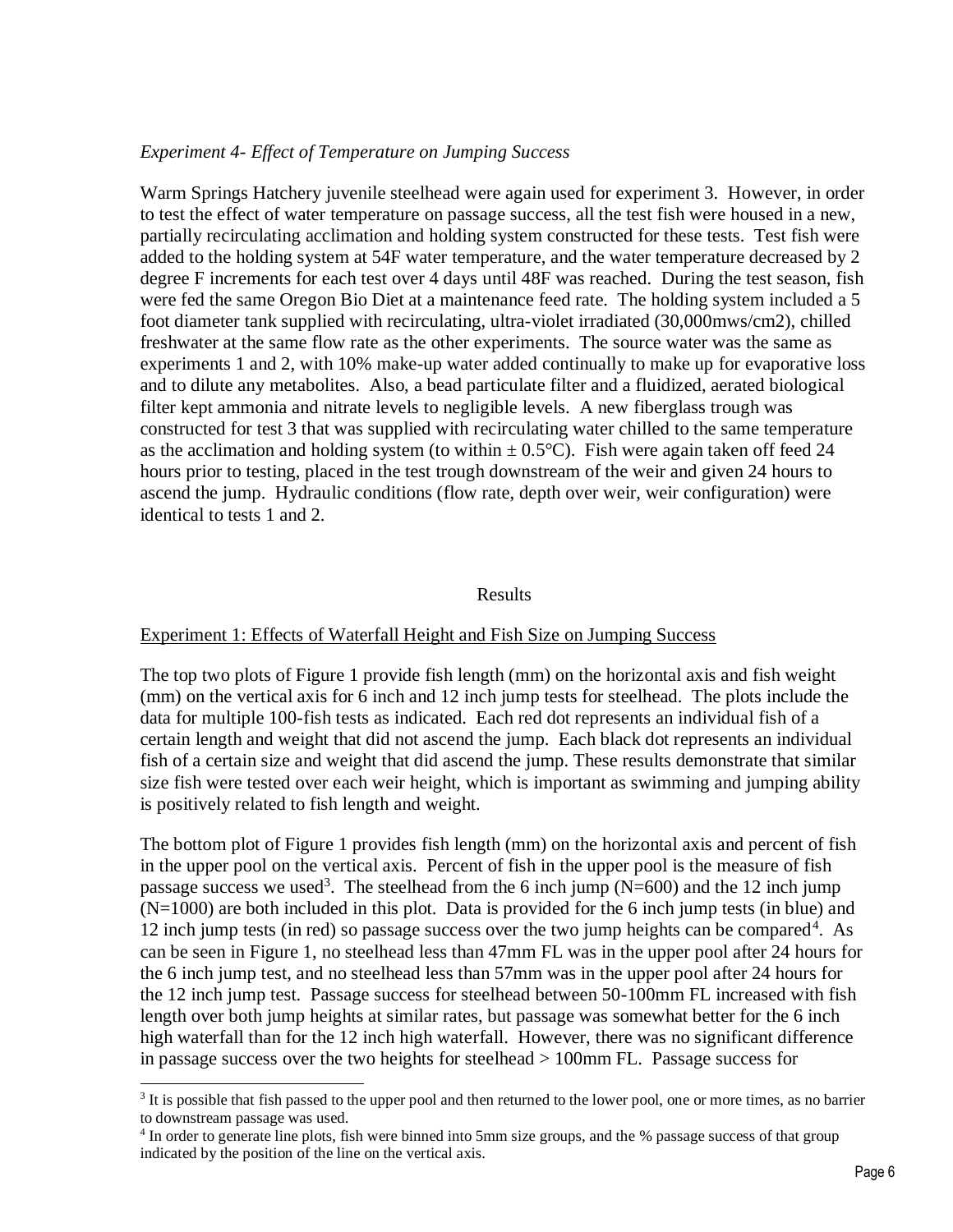steelhead > 100mm FL over both jump heights averaged over 60%. No steelhead were in the upper pool after 24 hours for the 18 inch jump test.



*Figure 1-Results of Experiment 1. Effect of jump height on leaping success.*

Experiment 2: Effect of Species on Leaping Success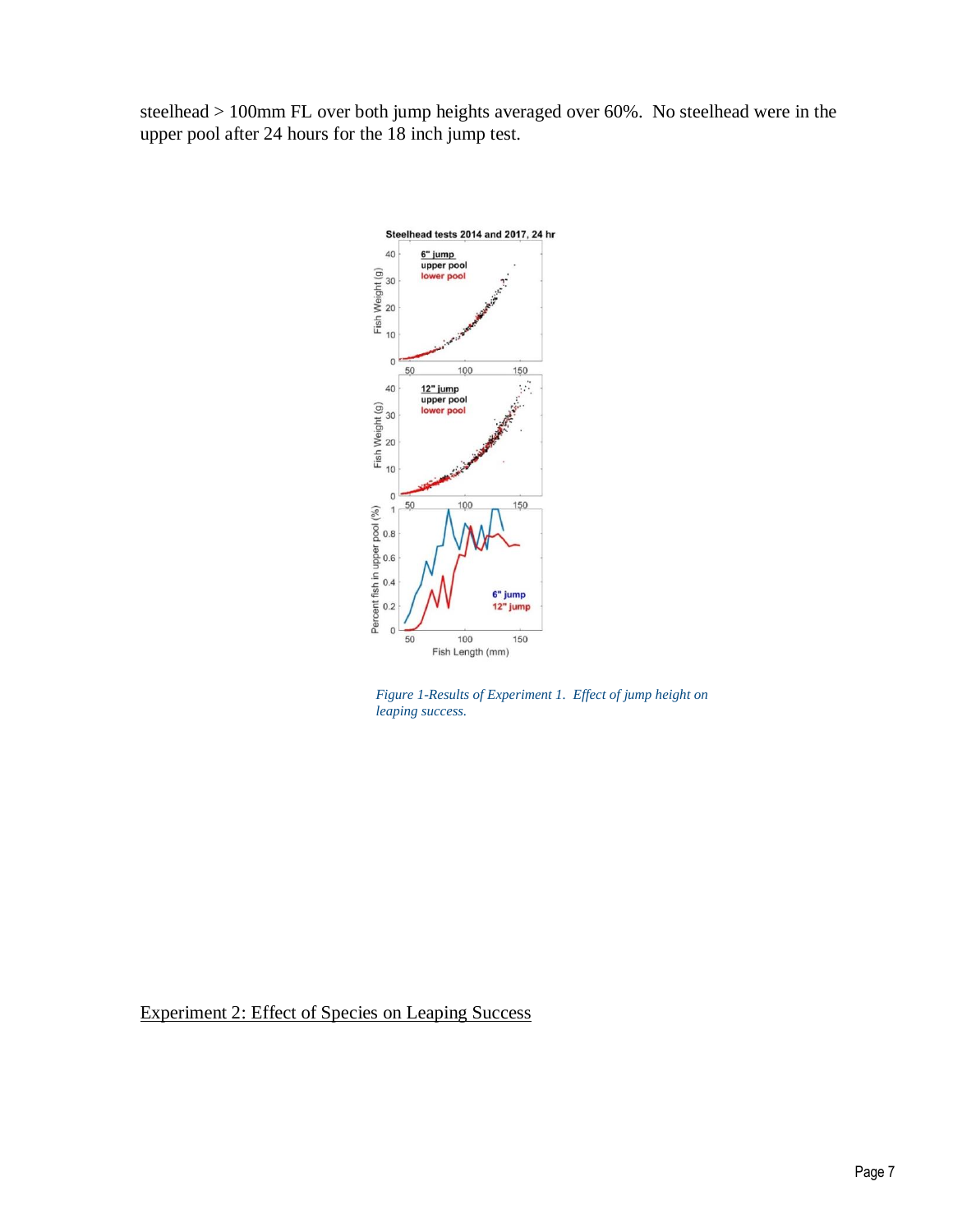Figure 2 provides results for coho salmon under the same test conditions, with N=300 for the 6 inch jump and  $N=500$  for the 12 inch jump. As with Experiment 1, the top two plots



*Figure 2-Results of Experiment 2. Effect of species on leaping success.*

demonstrate that similar size fish were tested over each weir height, which is important as swimming and jumping ability is positively related to fish length and weight.

Coho salmon were not available over the entire size range of steelhead tested, including coho < 70mm FL or > 105mm FL. However, passage success for coho between 70 and 105mm FL generally increased with length, and there was no significant difference in passage success over the two jump heights for coho in this size range. There was also no significant difference in jumping success between coho and steelhead over the lengths tested. Again, passage success for coho > 100mm FL over both jump heights averaged over 60%.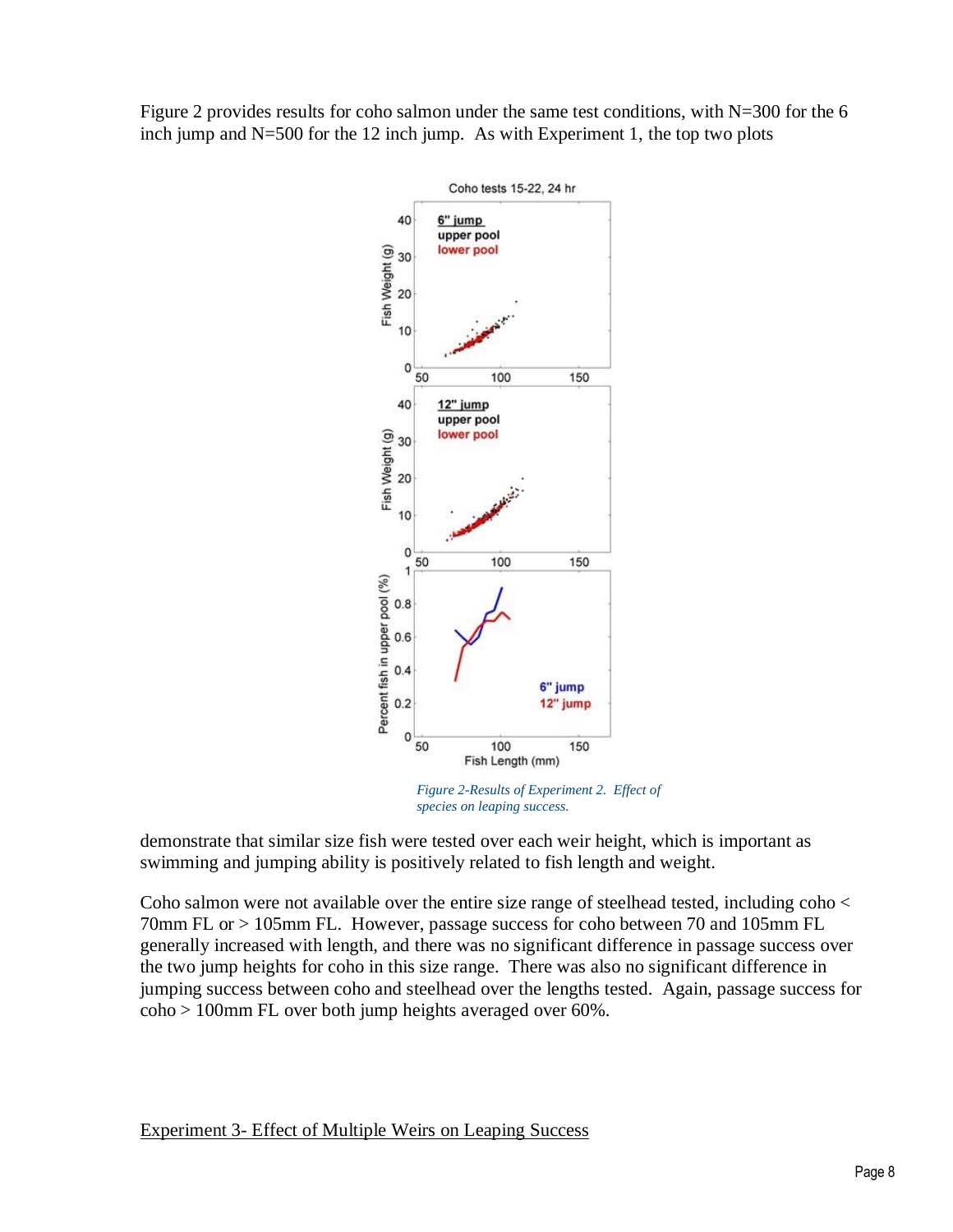As with experiments 1 and 2, the top two plots demonstrate that similar size fish were tested over each weir configuration, with N=300 for two 6 inch jumps in series and for one 12 inch jump. In Experiment 3, again only coho salmon between 70mm FL and 105mm FL were available for



*Figure 3- Experiment 3. Effect of multiple weirs on leaping success.* 

testing. Test fish had to pass both of the 6 inch weirs for passage to be considered successful. Test fish that were between the two weirs at the end of the 24 hour test period (5-7 fish in each of the three tests) were included in the results with the test fish that were not successful at passing the first weir. As seen in Figure 3, passage success for coho between 70 and 105mm FL again generally increased with fish length, and there was no significant difference in passage success between two 6 inch jumps in series and one 12 inch jump for coho in this size range. Passage success for coho > 100mm FL over two 6 inch jumps and one 12 inch jump was 70% or over.

## Experiment 4- Effect of Temperature on Leaping Success

The top plot of Figure 4 shows that larger steelhead were included in the tests at colder water temperatures (48F vs 54F). Also, at fish lengths less than approximately 100mm FL, most fish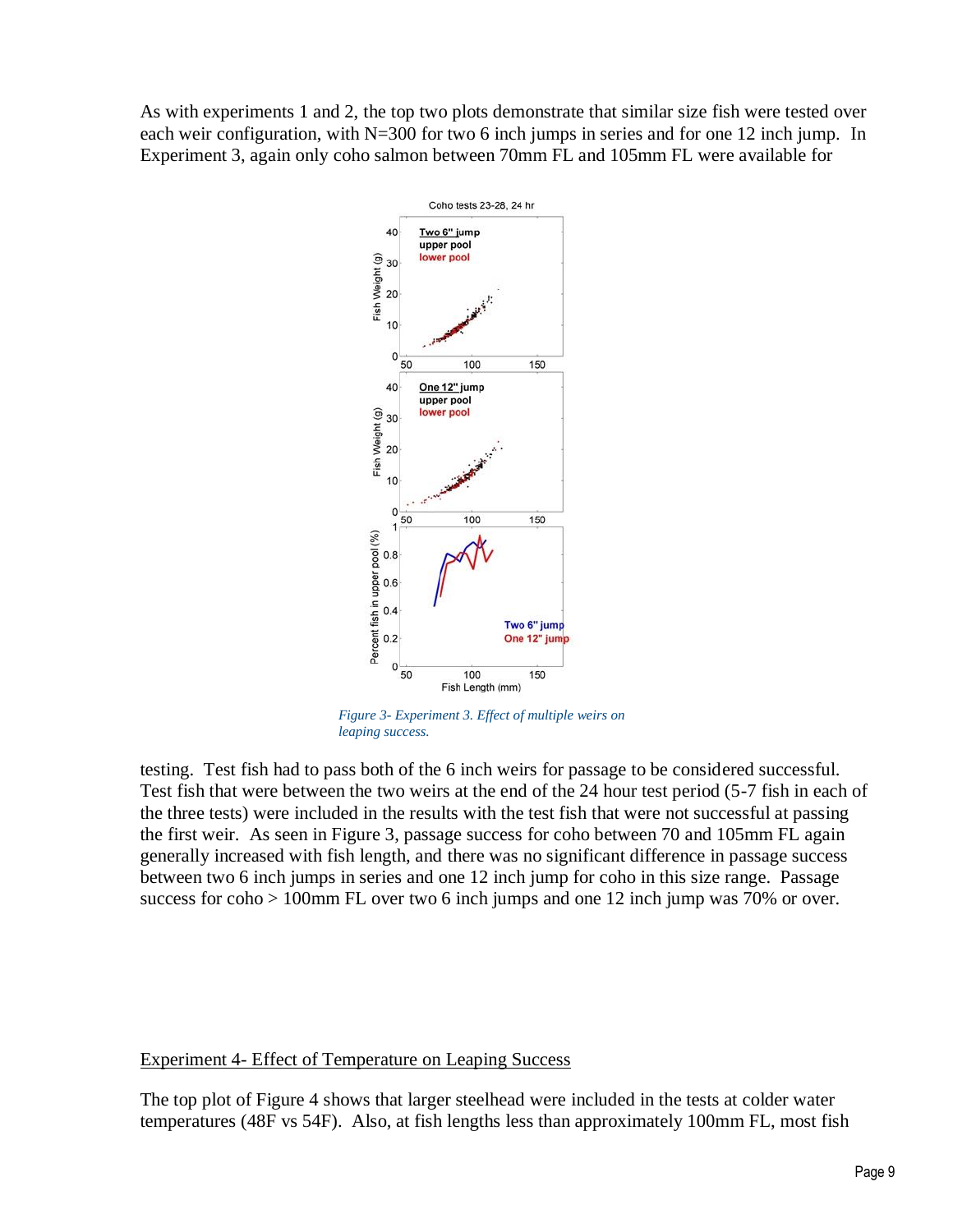did not pass the jump successfully, and at greater than 100mm, most test fish did pass the jumps successfully.



*Figure 4-Effect of water temperature on leaping success. "Warm" =54F and "Cold" = 48F.* 

The bottom plot shows that the percentage of fish in the upper pool decreased in colder water  $(48F=$  "cold" and  $54F=$  "warm") for both the 6 inch and 12 inch jumps, and that the minimum length fish passing each jump height increased in colder water (the small end of the size spectrum did not clear the jump at the colder temperature). Again, there appears to be a point around 100mm FL for the 12 inch and 6 inch jumps (warm) where passage success over the two heights converges, and a convergence point at about 120mm FL for the 12 inch and 6 inch jumps (cold). In summary, less fish pass both jump heights in colder water, the minimum length necessary to pass either jump was longer in colder water, and passage performance tends to converge for the 6 inch and 12 inch jumps for both "warm" (54F) and "cold" (48F) conditions.

#### Discussion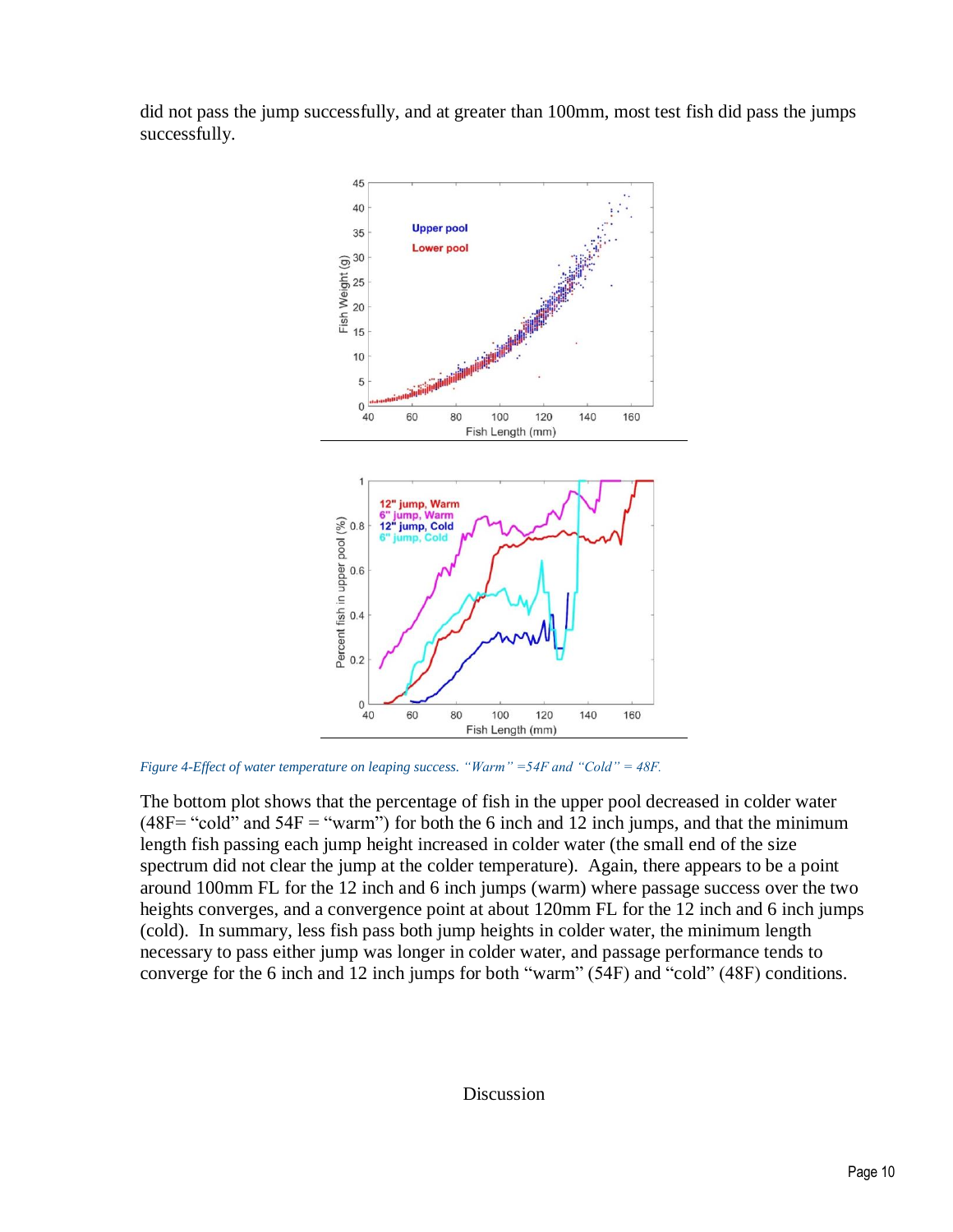As stated in the Introduction, these experiments were undertaken to provide a larger set of performance data to inform design criteria for juvenile fish passage facilities, in order to find the design jump height for juvenile salmonids that optimizes conditions for juvenile salmonids. We must also consider construction costs and other factors when designing a fish passage facility. NMFS's design guidelines for the maximum allowable hydraulic drop at culvert outlets and boulder weirs is generally 6 inches when juveniles are present. CDFW's design guideline for the maximum allowable hydraulic drop at culvert outlets is 6 inches when juveniles are present, but the design guideline is relaxed to 12 inches per weir for boulder weirs since boulder weirs generally have a great deal of gaps between boulders that can provide various passage opportunities.

In 54F water, for steelhead approaching 100mm FL and larger, there was no discernable difference in fish passage success for 6 inch and 12 inch jumps. For coho, there was no discernable difference in fish passage success for fish approaching 80mm FL and larger. This was also true when comparing two 6 inch jumps to one 12 inch jump. It is possible that this pattern may change with more than two weirs in series. This is an area for future research.

Approximately 20% more steelhead between 50mm and 100mm FL passed the smaller 6 inch jump than the 12 inch jump at 54F and colder water temperatures. It also appears that the minimum length necessary to pass the 12 inch weir tends to be about 10mm longer than necessary to pass the 6 inch weir. Therefore, it is important to establish if it is biologically important to provide the same degree of passage for fish between 50 and 100mm FL, i.e. does the extra 20% in passage performance justify the extra cost of building 6 inch weirs?

## **Conclusions**

Salmonid populations in the Pacific Northwest need access to a greater portion of their historical habitat, more geographic diversity, and better quality habitat for recovery. The common thinking in the fish passage community has been that most juvenile salmonids would not successfully pass a 12 inch weir. These data showed that a 6 inch jump height provided about 20% better passage efficiency than a 12 inch jump height for juveniles less than 100mm, but that passage efficiencies were about the same for fish longer than 100mm FL. In water temperatures that are colder, and where it is important that the highest percentage of small fish are able to successfully navigate a fish passage structure, a stronger justification for including 6 inch jumps in a fish passage facility remains.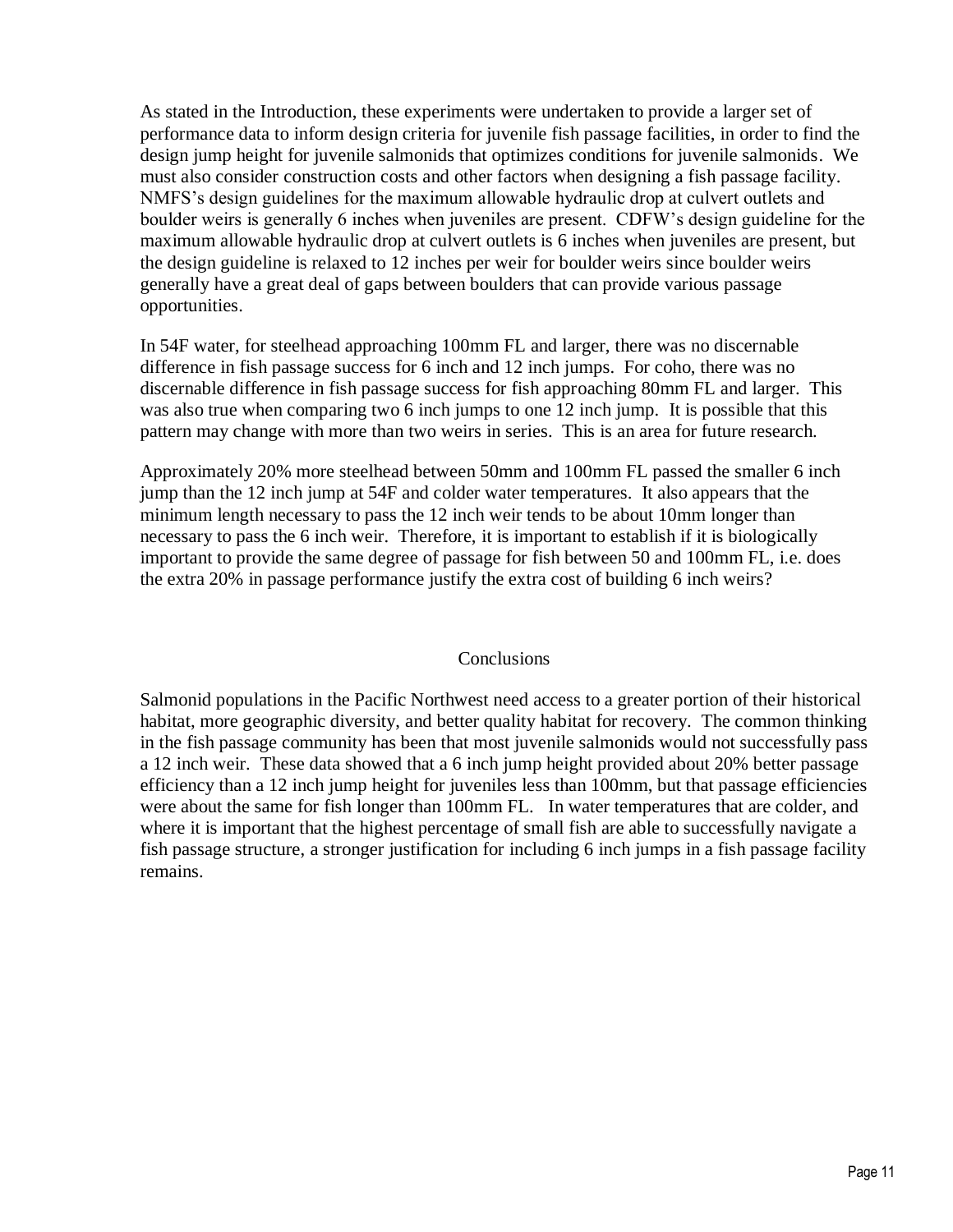# References

Adams, C.C. 2013. Survival and Movement of Juvenile Coho Salmon (Onchorhynchus kisutch) in the Shasta River, California. Master's Thesis. Humboldt State University, Arcata, California.

Armstrong, J. B. et al. Diel horizontal migration in streams: Juvenile fish exploit spatial heterogeneity in thermal and trophic resources. Ecology, 94(9), 2066-2075.

Bell, M. C. 1991. Fisheries Handbook of Engineering Requirements and Biological Criteria. U.S. Army Corps of Engineers, North Pacific Division, Fish Passage Development of Evaluation Program.

Brandt, M. M. *et al*. 2005. Effects of Waterfall Dimensions and Light Intensity on Age-0 Brook Trout Jumping Performance. Transactions of the American Fisheries Society 134: 496-502.

California Department of Fish and Wildlife. 2002. Culvert Criteria for Fish Passage.

Kahler, T. H., P. Roni, and T. P. Quinn. 2001. Summer movement and growth of juvenile anadromous salmonids in small western Washington streams. Canadian Journal of Fisheries and Aquatic Sciences 58:1947–1956.

Kahler, T. H., and T. P. Quinn. 1998. Juvenile and resident salmonid movement and passage through culverts. Washington State Transportation Center, Research Report WA-RD 457.1, University of Washington, Seattle.

Lauritzen, D. V., F. Hertel, and M. S. Gordon. 2000. A Kinematic Examination of Wild Sockeye Salmon Jumping Up Natural Waterfalls. Journal of Fish Biology 67:1010-1020.

Lehman B. *et al*. 2016. Relationships between Chinook Salmon Swimming Performance and Water Quality in the San Joaquin River. Transactions of the American Fisheries Society 146:349–358.

National Marine Fisheries Service. 2001. Guidelines for Salmonid Passage at Stream Crossings. National Oceanic and Atmospheric Administration, National Marine Fisheries Service, Southwest Region.

National Marine Fisheries Service. 2011. Anadromous salmonid passage facility design. National Oceanic and Atmospheric Administration, National Marine Fisheries Service, Northwest Region, Seattle.

Pearson, W. H., M. C. Richmond, G. E. Johnson, S. L. Sargeant, R. P. Mueller, V. I. Cullinan, Z. Deng, B. Dibrani, G. R. Guensch, C. W. May, L. K. O'Rourke, K. L. Sobocinski, and H. M. Tritico. 2005. Protocols for evaluation of upstream passage of juvenile salmonids in an experimental culvert test bed. Battelle Memorial Institute, Research Report WA-RD 614.1, Richland, Washington.

Powers, P. D. and J. F. Orsborn. 1985. Analysis of Barriers to Upstream Migration. Submitted to Bonneville Power Administration, Part of a BPA Fisheries Project on the Development of New Concepts in Fish Ladder Design.